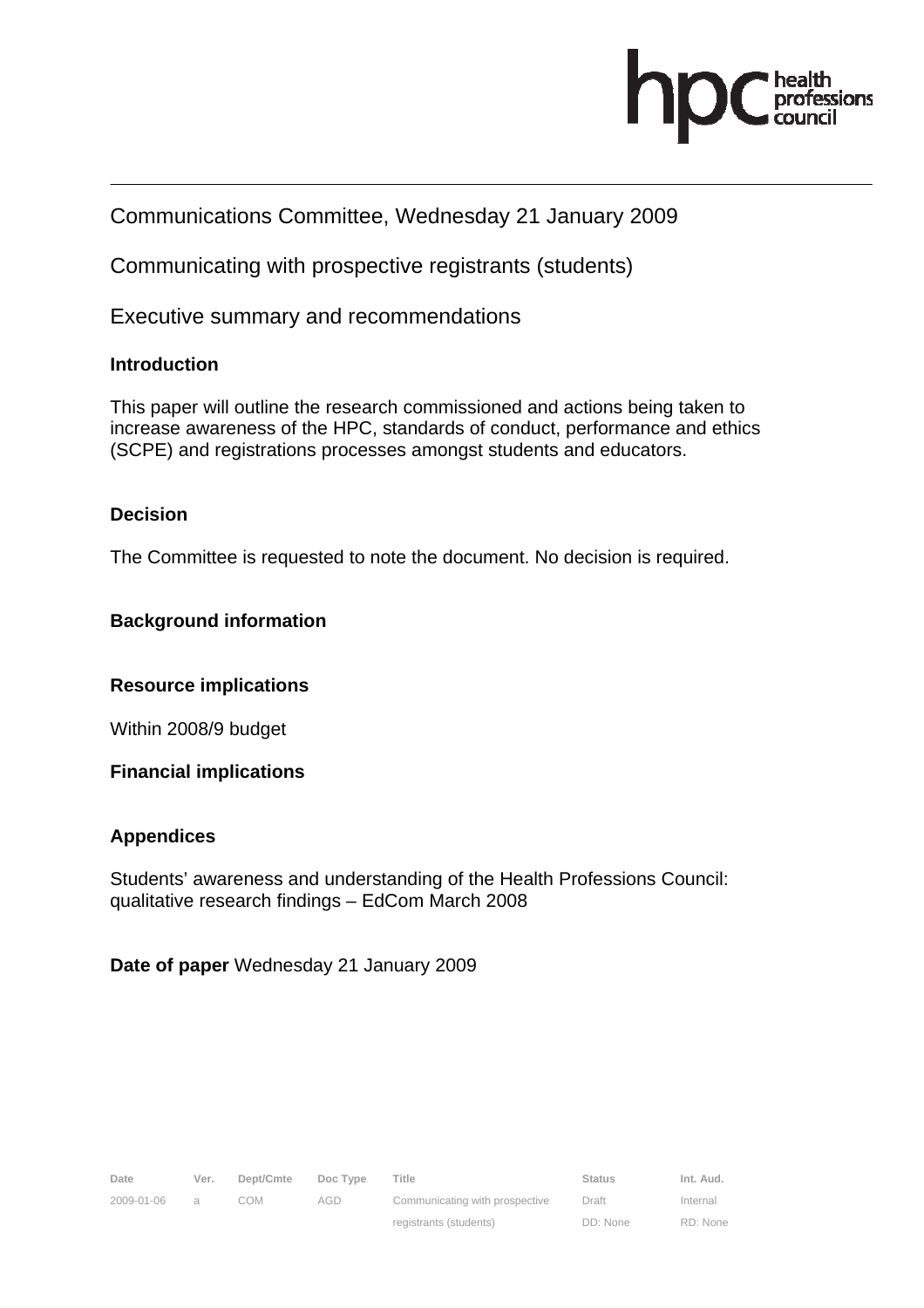# **Background**

A programme of work has been initiated which is intended to bring up to date and relevant information to all students and course tutors involved with HPC approved courses. Although we are already communicating with students the programme of work will provide information with both greater consistency and effectiveness.

Current communication with students consists of talks delivered by members of staff from the Communications team. Talks are currently conducted on an ad-hoc basis by team members responding directly to requests from HEI's. Detailed information on getting registered is also available via the 'apply' section of the HPC website.

The registration department received 8971 applications from UK graduates in 2007/8. These numbers are expected to increase over the coming years to 11600 by 2011/12 (this figure includes psychologists). The large numbers involved and the emphasis on delivering a cost effective and value for money service to students and educators mean that a range of new communication tools are required.

The work is planned and budgeted for in the 2008/2009 workplan. The project began following research conducted on behalf of the HPC by EdComs in March 2008 (see appendix 1).

### **Research findings**

The report and recommendations have formed the basis of the key elements of the project.

In summary the key findings were:

- 1. Final year student mindset
	- Students rely on their tutors to guide them through any practicalities they need to know – few are taking the initiative to delve deeper.
- 2. Awareness and understanding of HPC and its role
	- HPC need to consider the wider context in which their communications are likely to be received and work to address the barriers.
	- HPC need to emphasise the relevance of registration at the right time in a students course to make them take action.
	- HPC should consider improving the perception and understanding of HPC amongst tutors in order to encourage them to communicate more effectively with students.
- 3. Awareness, knowledge and understanding of registration
	- Most final year students are expecting to be told what they need to do next in relation to HPC registration.
- 4. Awareness and understanding of student responsibilities and SCPEs
	- There is a need for HPC to ensure that students relate the standards they already follow to the HPC and SCPEs.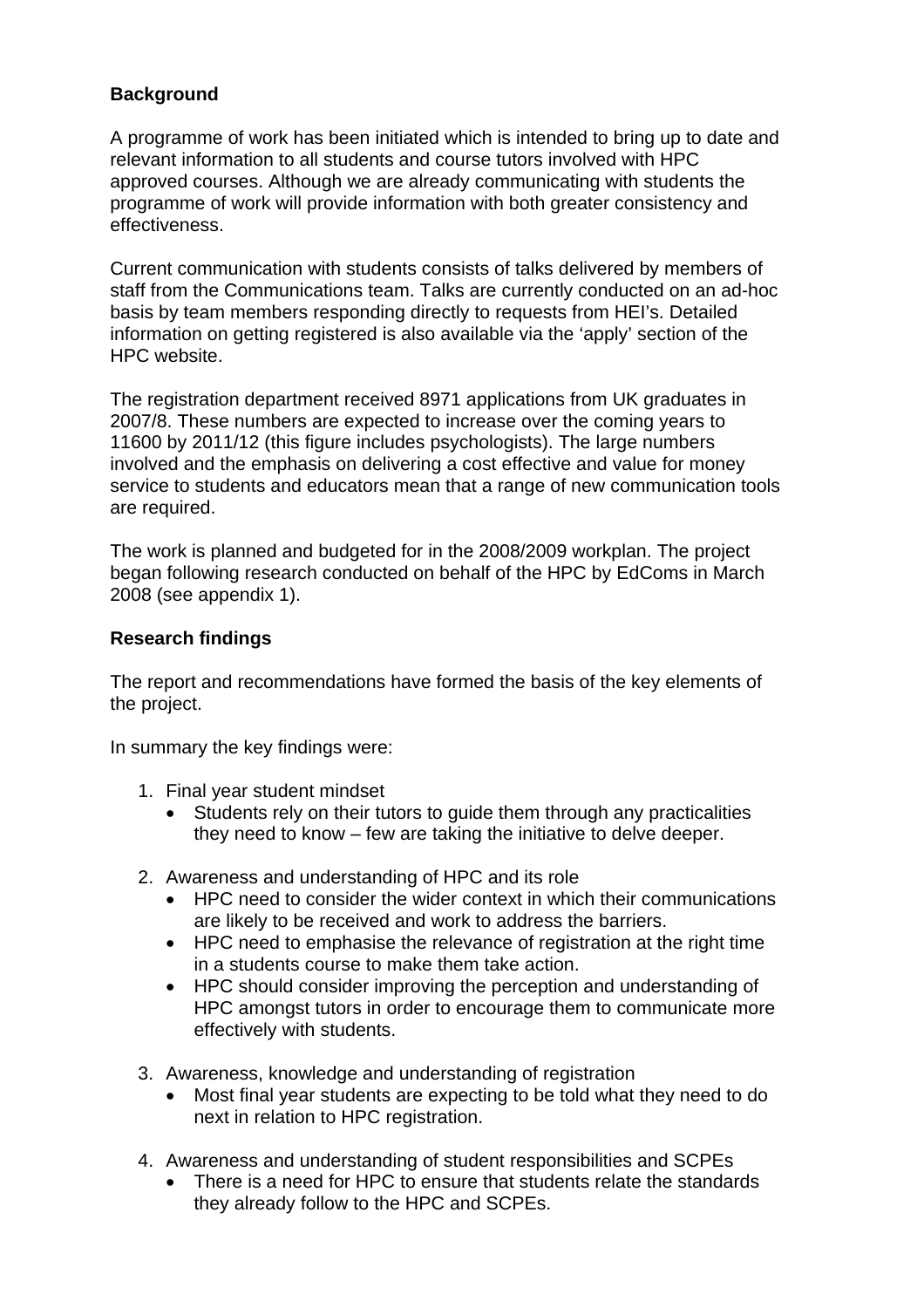- HPC should consider how best to communicate SCPEs and responsibilities in a motivating and engaging way.
- 5. Future communications and awareness raising
	- Current communications organised on an ad hoc basis. Tutors would welcome more information and structure to aid their communications to students.

### **Proposed work**

In response to the key areas highlighted in the research the initial areas of the project to be delivered will be:

- 1. PowerPoint slides and notes will be provided for course tutors to incorporate into their curriculum specifically targeting  $1<sup>st</sup>$  and final year students. The first category will inform students about the role of the HPC and their responsibilities, whilst the second will focus on "how to get registered". These will be uploaded directly to the HPC website's education area to allow real-time updating of information by the HPC.
- 2. A short film on the HPC and registration is being produced which will be uploaded directly to the HPC website, this will allow both students and tutors to access it when necessary. Then four key elements of the film will be, the role of the Health Professions Council, information on regulation, how to apply for registration and how to stay registered The technology to allow the film to be viewed is being developed with accessibility as a priority; the first release will include subtitles and a downloadable version of the script. This video player will also enable the CPD DVD to be uploaded in a similar way.
- 3. A student area of the website will also be developed to provide relevant information for students including guidance on the SCPE's once this is published. It will also include information on applying for registration, application forms and guidance notes.
- 4. The Policy and Standards department will shortly be carrying out a public consultation on draft guidance for students on conduct and ethics. The guidance is based upon the standards of conduct, performance and ethics. These standards apply to both registrants and prospective registrants and the guidance is designed to build familiarity with those standards. The guidance also provides principles based on the standards which are particularly relevant to individuals completing approved programmes. The consultation will run until April and the guidance will be published in late autumn.
- 5. An updated brochure on the role and registration processes of the HPC is also being produced, providing similar information to the video in an alternative format. It is intended that whilst this brochure will be used for conferences and events it will also be of benefit to students.